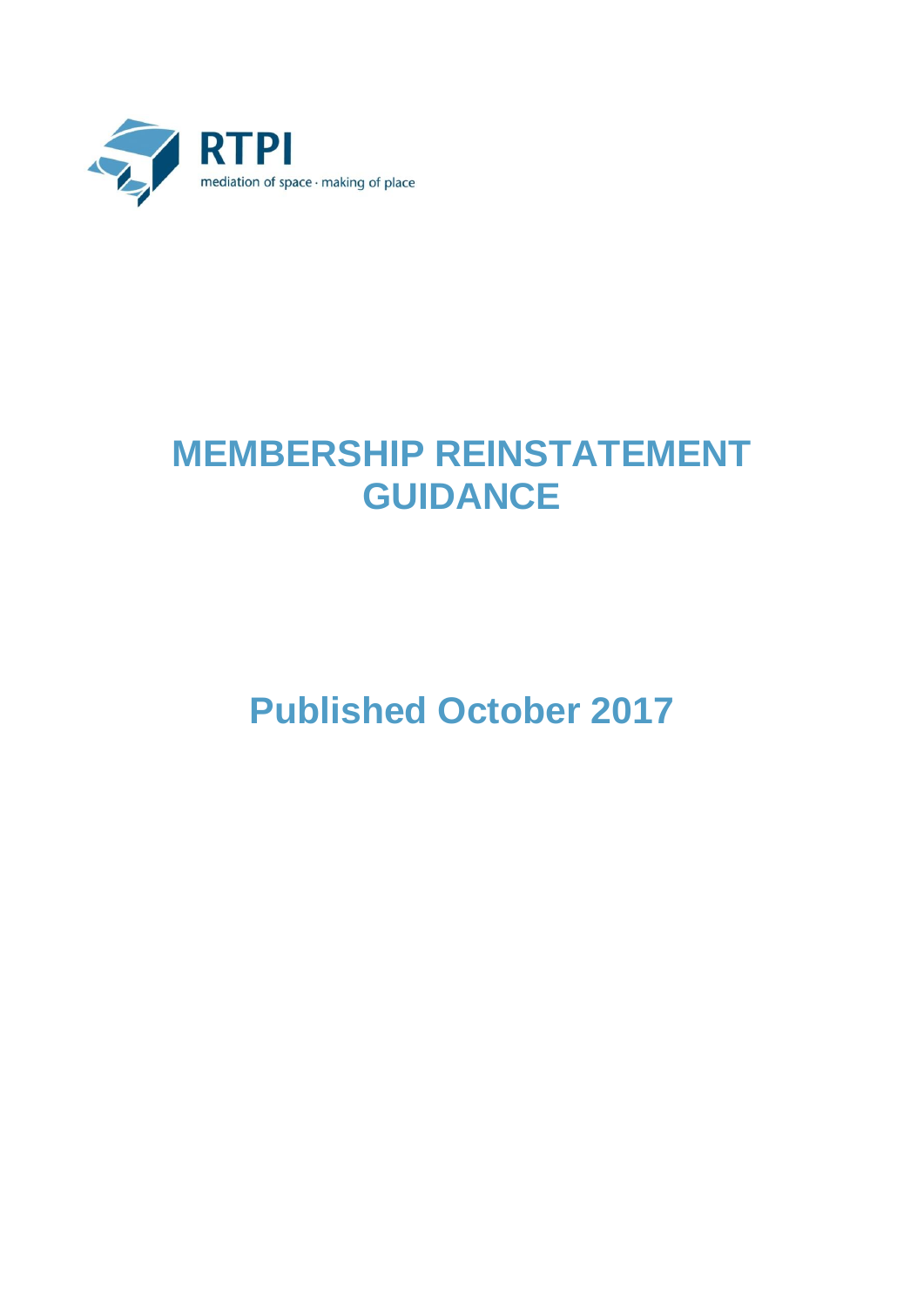## **1. The reinstatement process**

#### 1.1 What do I submit?

**All lapsed members** wishing to reinstate their membership must complete a **reinstatement application form** available on the RTPI website: [www.rtpi.org.uk/rejoin.](http://www.rtpi.org.uk/rejoin)

Members of the **following classes**, who have been **lapsed for more than 12 months**, **must** also meet continuing professional development (CPD) and Professional Development Plan (PDP) requirements:

- Chartered Members (Fellow, Chartered and Legal);
- Legal Associate;
- Associate.

Members of the above classes who **lapsed within the past 12 months do not** need to demonstrate CPD and PDP requirements.

See **section 2** for further information on what is required.

If you are not sure when your membership lapsed, please contact the Membership Team.

#### **NOTE**

The reinstatement process also applies to any current Retired Member wishing to revert to their previous class of membership.

#### 1.2 What will I need to pay?

An **administration fee** is payable when applying to reinstate to most membership classes. Administration fees are indicated on the reinstatement application form and vary depending on the class of membership you are reinstating to.

**Subscription fees** are payable on successful reinstatement and the initial subscription is calculated proportionately according to the date of reinstatement. Successful applicants will be advised separately of the sum due. All subscription fees are listed on the RTPI website: [www.rtpi.org.uk/membership.](http://www.rtpi.org.uk/membership)

In some instances, there may also be a charge for **outstanding fees** relating to your previous membership (known as '**arrears**'). This is calculated pro rata for the year in which your membership lapsed; you will not be charged for any time period that you were not a member. Please contact the Membership Team on +44 (0)20 7929 9462 or at [membership@rtpi.org.uk](mailto:membership@rtpi.org.uk) to confirm whether any arrears are owing. Arrears will need to be paid at the same time as applying to reinstate.

#### 1.3 How do I submit?

Applications should be submitted electronically to [membership.applications@rtpi.org.uk](mailto:membership.applications@rtpi.org.uk) Alternatively, applications can be posted to The Membership Team, RTPI, 41 Botolph Lane, London, EC3R 8DL.

Applications can be submitted at anytime and may take up to 14 working days to process.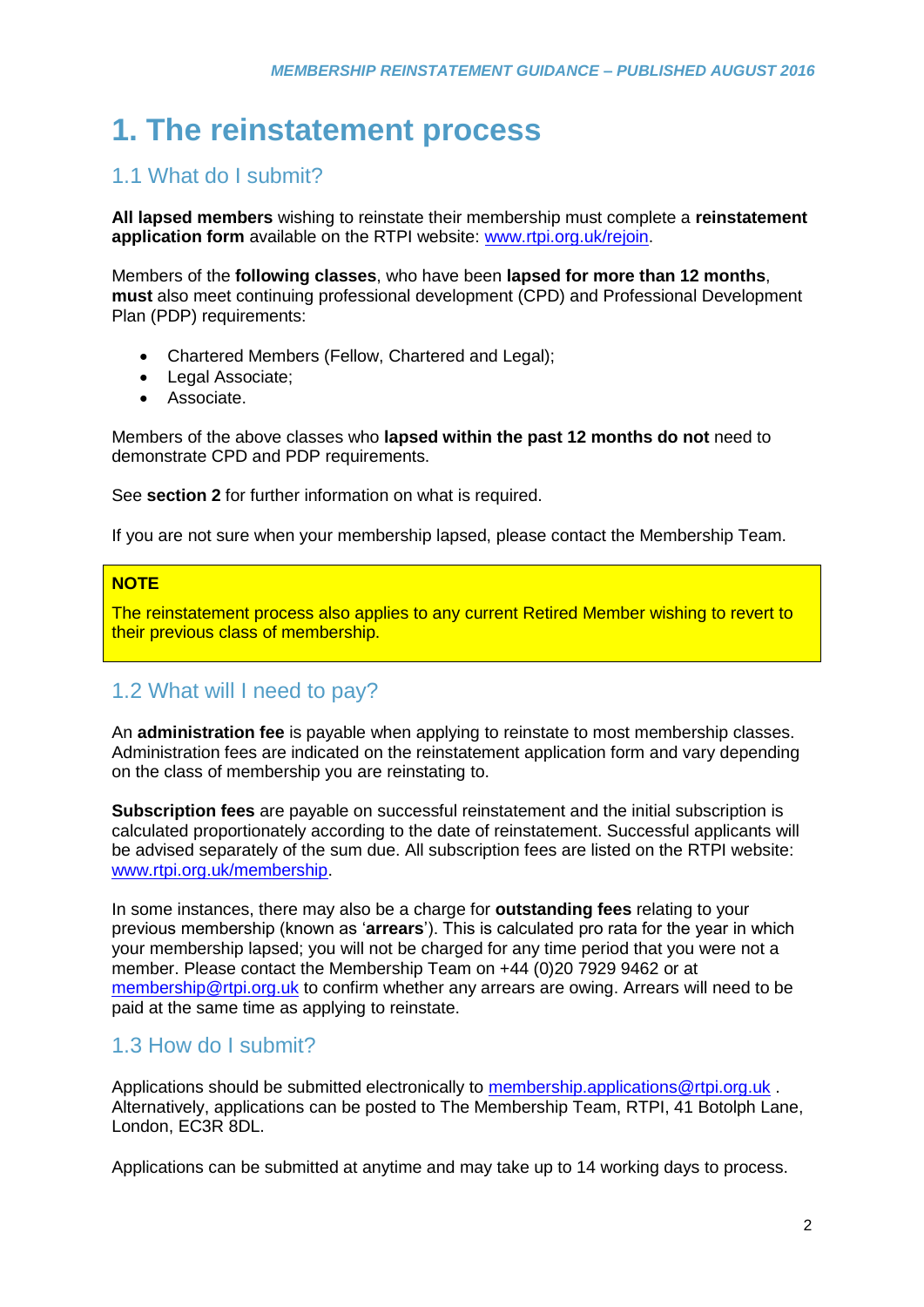# **2. CPD and PDP requirements**

(Chartered, Legal Associate and Associate only)

### 2.1 CPD requirements

A key benefit of employing an RTPI member is their commitment to keeping their knowledge and skills up-to-date through continuing professional development (CPD). This ensures that they are at the forefront of the planning profession and remain competent to practice throughout their career. In any two year period, members are required to undertake 50 hours of CPD.

When reinstating, the Institute needs to see that you are ready for re-entry into a professional membership category. You are therefore asked to **evidence 25 hours of CPD** in the **18 months leading up to your reinstatement**.

CPD can be undertaken intensively meaning that you can apply as soon as you achieve the 25 hours; you do not have to spread the CPD over the entire 18 month period.

A template on how to record your CPD is available online. You need only **complete Part A** of this template. You should also refer to our **RTPI Practice Advice on CPD** available on the RTPI website: [www.rtpi.org.uk/rejoin.](http://www.rtpi.org.uk/rejoin)

Your CPD record will be reviewed by the Institute and you will be contacted if further work is required.

#### 2.2 PDP requirement

You also need to submit a current PDP to show the steps you will take to progress or maintain your professional competence once you have re-joined the Institute.

A PDP template is available online. You should also refer to our **RTPI Practice Advice on CPD** and our **PDP resources** available on the RTPI website: [www.rtpi.org.uk/rejoin.](http://www.rtpi.org.uk/rejoin)

Your PDP will be reviewed by the Institute and you will be contacted if further work is required.